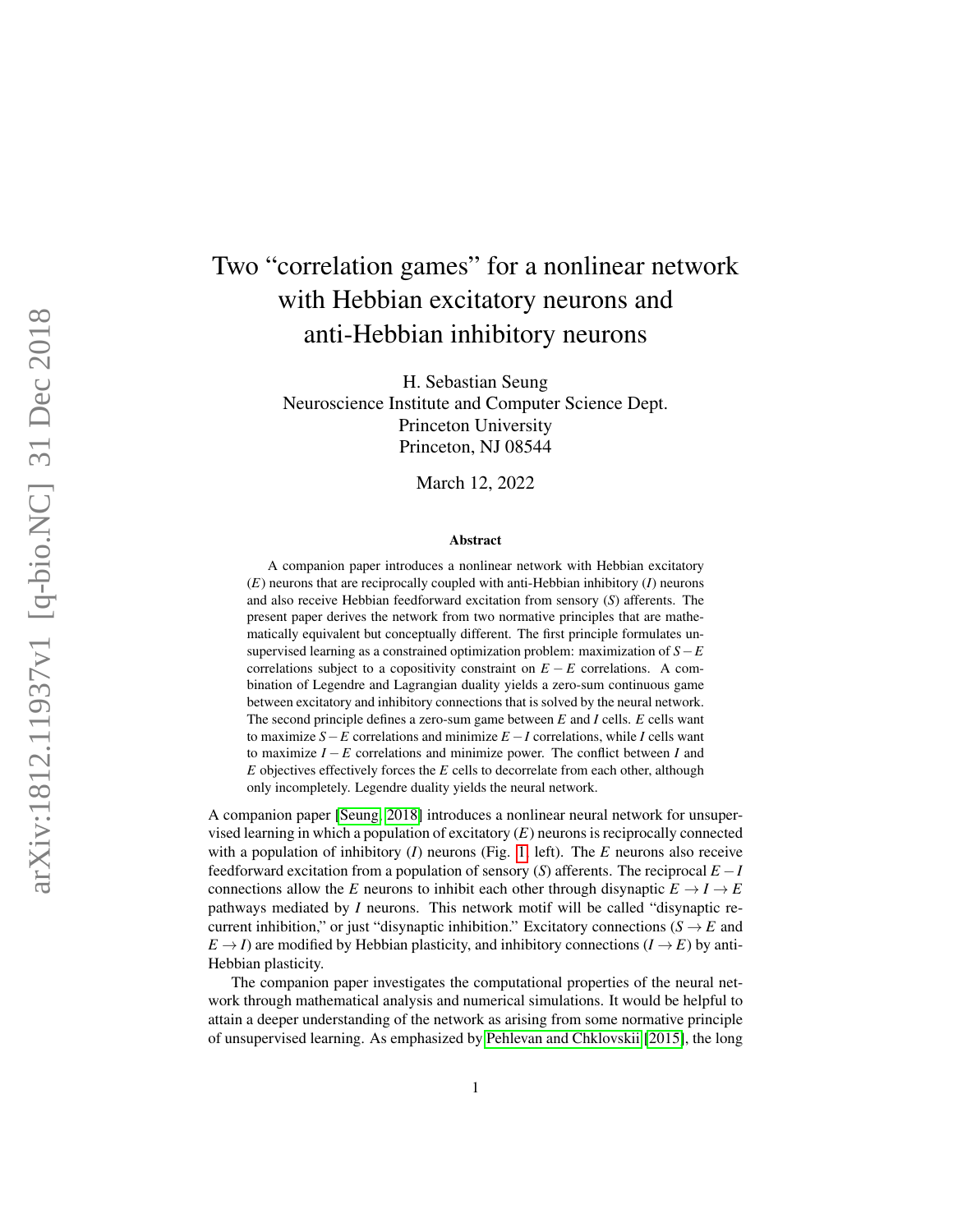

<span id="page-1-0"></span>Figure 1: Disynaptic inhibition versus direct all-to-all inhibition. Green arrows indicate excitatory connections, which change via Hebbian plasticity. Red arrows indicate inhibitory connections (note minus sign), which change via anti-Hebbian plasticity. (Left) *E* neurons are reciprocally coupled with *I* neurons, and receive input from *S* afferents. *E*  $\rightarrow$  *I* connections (*A*) and *I*  $\rightarrow$  *E* connections ( $-A^{\top}$ ) have equal but opposite strengths. (Right) The *E* and *I* populations collapse to a single population of neurons directly connected by all-to-all inhibition (−*L*).

history of neural network models based on Hebbian and anti-Hebbian plasticity has primarily relied on numerical simulations to demonstrate interesting self-organizing behaviors, and lacked normative principles that can be mathematically formalized as optimizations of some objective function. Normative principles are not only helpful for understanding, but also have the practical consequence of suggesting optimization algorithms other than neural networks, which could be useful in certain settings.

The companion paper takes one step towards a normative principle by "deriving" the network with disynaptic inhibition (Fig. [1,](#page-1-0) left) as an approximation to a network with all-to-all inhibition (Fig. [1,](#page-1-0) right). The latter network contains a single population of neurons that directly inhibit each other and also receive feedforward excitation from sensory afferents, as in the [Seung and Zung](#page-8-2) [\[2017\]](#page-8-2) variant of the [Földiák](#page-8-3) [\[1990\]](#page-8-3) model. The derivation involves a factorized approximation of a Lagrange multiplier matrix, which is not fully justified in the companion paper. The present paper is intended to provide the missing theoretical foundation by deriving the network from two normative principles that are mathematically equivalent but suggest different interpretations.

The first normative principle is a modification of a principle previously used by [Seung and Zung](#page-8-2) [\[2017\]](#page-8-2) to derive the network with all-to-all inhibition. They defined unsupervised learning as the maximization of input-output correlations subject to a bound constraint on output-output correlations. The bound constraint can be regarded as enforcing a decorrelated output representation. The principle led to a zero-sum "correlation game" between excitation and all-to-all inhibition in a nonlinear network that was a variant of the [Földiák](#page-8-3)  $[1990]$  model.<sup>[1](#page-1-1)</sup> The inhibitory connections of the

<span id="page-1-1"></span> $1Z$ ylberberg et al. [\[2011\]](#page-8-4) claimed that the [Földiák](#page-8-3) [\[1990\]](#page-8-3) model learns by fitting a linear generative model to sensory stimuli. The claim is only an approximation at best, and invalid at worst. It is conceptually very different from [Seung and Zung](#page-8-2) [\[2017\]](#page-8-2) and [Pehlevan et al.](#page-8-5) [\[2018\]](#page-8-5), who view excitation and inhibition as players in a zero-sum game or minimax problem. According to the linear generative model idea, excitation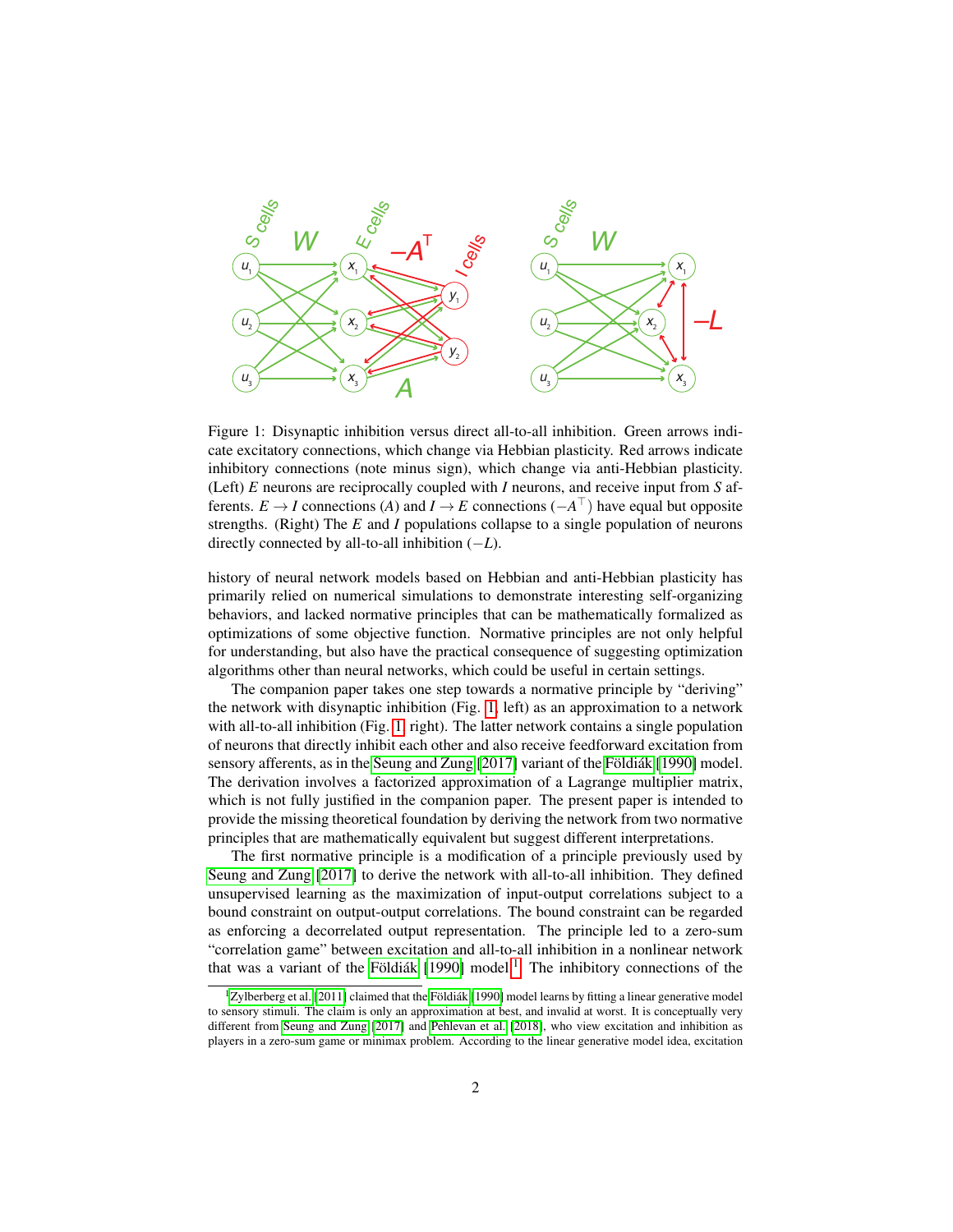network were conjugate to output-output correlations via Lagrangian duality. The excitatory connections were conjugate to input-output correlations via Legendre duality. A similar approach was taken by [Pehlevan et al.](#page-8-5) [\[2018\]](#page-8-5), who derived linear networks performing variants of principal component analysis from the similarity matching principle.

For the disynaptic inhibition network, the first normative principle is a constrained optimization problem: maximization of input-output correlations subject to a copositivity constraint on output-output correlations. The constraint can be regarded as forcing an imperfect form of decorrelation. The principle leads to a zero-sum game solved by the disynaptic inhibition network. The  $S \to E$  connections are conjugate to the input-output correlations via Legendre duality. The  $I - E$  connections are Lagrange multipliers enforcing the copositivity constraint.

The first normative principle is based on the activities of the *E* cells only; the activities of the *I* cells do not appear until after the duality transforms. The second normative principle is a zero-sum game between *E* and *I* cells. *E* cells want to maximize  $S - E$ correlations and minimize  $E - I$  correlations. *I* cells want to maximize  $E - I$  correlations and minimize power. There is some conflict inherent in the fact that *I* and *E* cells want to drive  $E - I$  correlations in opposite directions. The compromise is that  $E$  cells tend to decorrelate from each other. Both excitatory and inhibitory connections arise from Legendre duality.

A theatrical metaphor describes the difference between the normative principles. The first normative principle places the *E* cells center stage while the *I* cells lurk backstage. In the second normative principle, *E* and *I* cells are both on stage; *E* cells are leading actors while *I* cells are supporting actors. No connections appear in either normative principle; the network only emerges after duality transforms.

Both normative principles are mathematically equivalent to each other, but they invite different viewpoints. The first normative principle is simple because it contains *E* cell activity only, but complex because copositivity is not a terribly intuitive idea. The second normative principle is complex because it contains both *E* and *I* cell activity, but simple because there is no need for copositivity.

The second normative principle is similar to two algorithms for dimensionality reduction (hard-thresholding of covariance eigenvalues and equalizing thresholded covariance eigenvalues) defined by [Pehlevan and Chklovskii](#page-8-1) [\[2015\]](#page-8-1). The neural network implementation of the algorithms involved separate populations of principal neurons and interneurons, but the neurons did not obey Dale's Law and so could not be interpreted as excitatory and inhibitory neurons.

and inhibition minimize reconstruction error.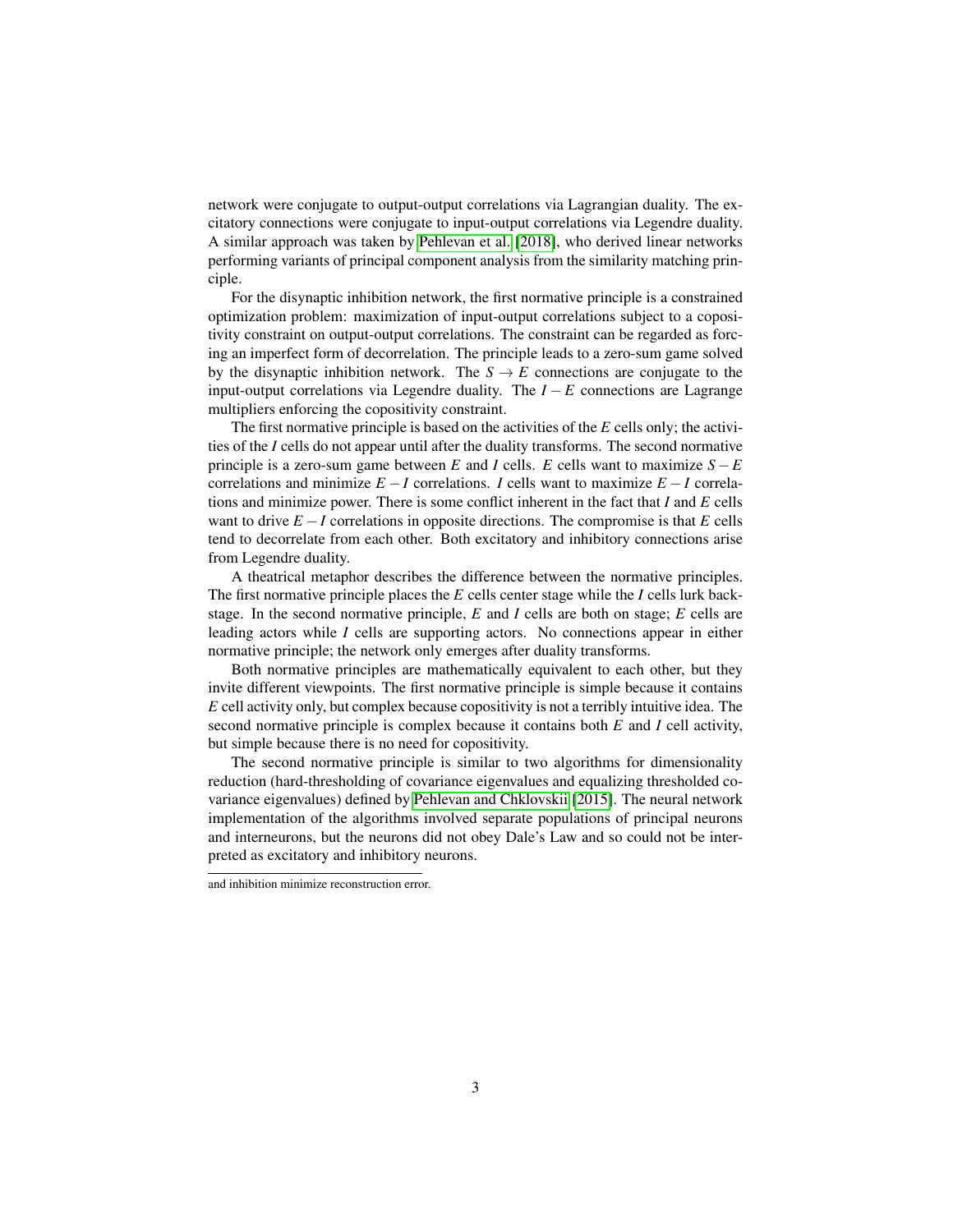## <span id="page-3-3"></span>1 Network model with disynaptic inhibition

The disynaptic inhibition network (Fig. [1,](#page-1-0) left) has the activity dynamics,

$$
x_i := \left[ (1 - dt)x_i + dt \lambda_i^{-1} \left( \sum_{a=1}^m W_{ia} u_a - \sum_{\alpha=1}^r y_\alpha A_{\alpha i} \right) \right]^+ \tag{1}
$$

$$
y_{\alpha} = \sum_{i=1}^{n} A_{\alpha i} x_i \tag{2}
$$

Here *dt* is a step size parameter, which can be set at a small constant value or adjusted adaptively. The activation function  $[z]^{+} = \max\{z, 0\}$  is half-wave rectification. After the activities converge to a steady state, update the connection matrices via

<span id="page-3-2"></span>
$$
\Delta W_{ia} \propto x_i u_a - \gamma W_{ia} - \kappa \sum_b W_{ib} \tag{3}
$$

$$
\Delta A_{\alpha j} \propto y_{\alpha} x_j - \left(q^2 - p^2\right) A_{\alpha j} - p^2 \sum_i A_{\alpha i} \tag{4}
$$

where  $\gamma > 0$ ,  $\kappa > 0$ , and  $q^2 > p^2$ . After the updates [\(3\)](#page-3-0) and [\(4\)](#page-3-1), any negative elements of *W* and *A* are zeroed to maintain nonnegativity. The divisive factor  $\lambda_i > 0$  in Eq. [\(1\)](#page-3-2) is updated via

<span id="page-3-1"></span><span id="page-3-0"></span>
$$
\Delta \lambda_i \propto x_i^2 - q^2 \tag{5}
$$

Intuitions behind the model definitions are explained in the companion paper [\[Seung,](#page-8-0) [2018\]](#page-8-0). The goal of the present paper is show how the network can be interpreted as a method of solving a zero-sum game.

## 2 Correlation game between connections

#### 2.1 Formulation as constrained optimization

The first normative principle concerns transformation of a sequence of input vectors  $\mathbf{u}(1),...,\mathbf{u}(T)$  into a sequence of output vectors  $\mathbf{x}(1),...,\mathbf{x}(T)$ . Both input and output are assumed nonnegative. Define the input matrix  $U = [\mathbf{u}(1), \dots, \mathbf{u}(T)]$  as the matrix containing input vectors  $\mathbf{u}(t)$  as its columns. The element  $U_{at}$  is the *a*th component of  $\mathbf{u}(t)$ . Similarly, define the output matrix  $X = [\mathbf{x}(1),...,\mathbf{x}(T)]$  as containing output vectors  $\mathbf{x}(t)$  as its columns. Define the output-input correlation matrix is

$$
\frac{XU^\top}{T} = \frac{1}{T} \sum_{t=1}^T \mathbf{x}(t) \mathbf{u}(t)^\top
$$

Its *ia* element is the time average of  $x_iu_a$ , or  $\langle x_iu_a \rangle$ . Similarly, define the output-output correlation matrix

$$
\frac{XX^{\top}}{T} = \frac{1}{T} \sum_{t=1}^{T} \mathbf{x}(t) \mathbf{x}(t)^{\top}
$$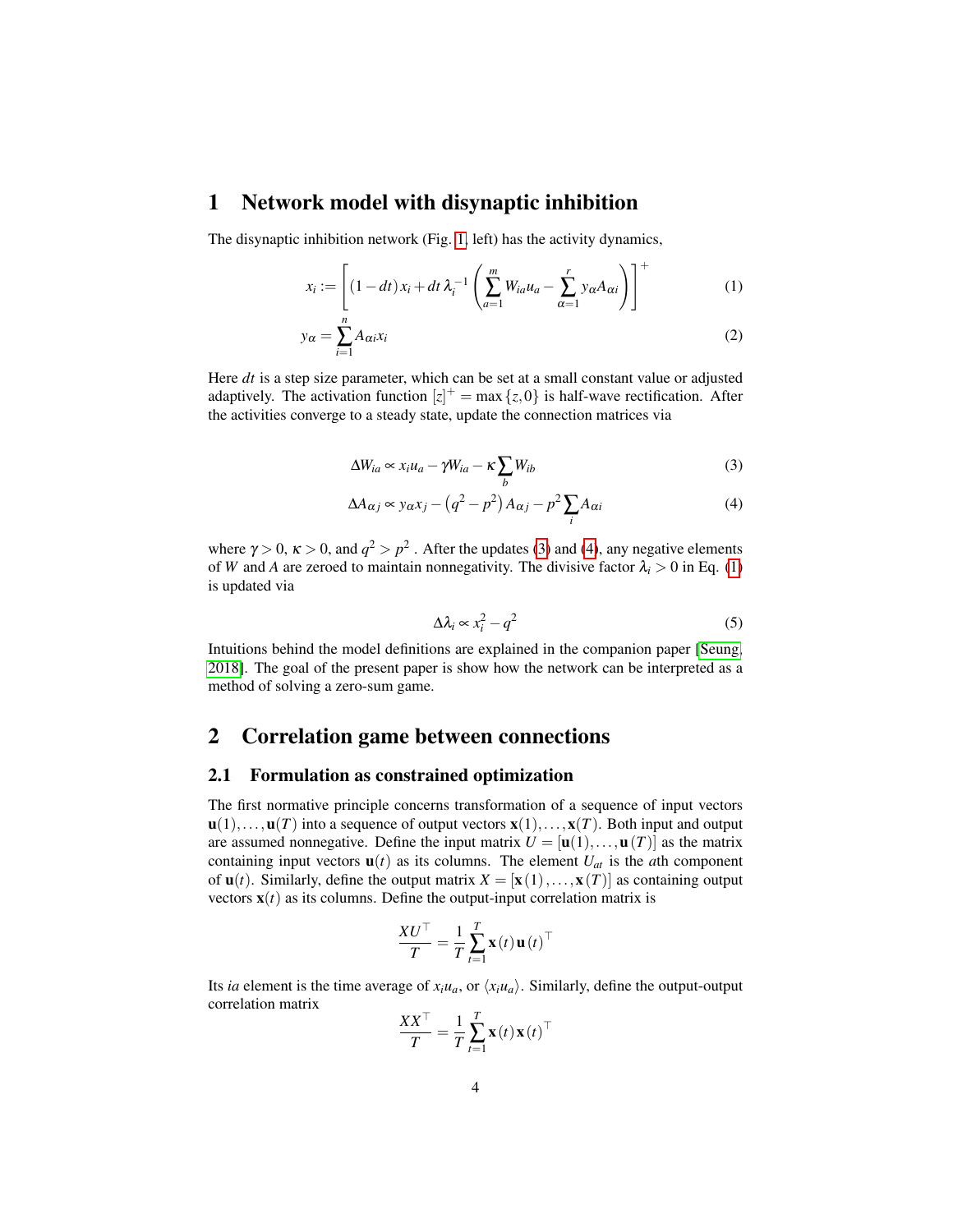Its *i j* element is the time average of  $x_i x_j$ , or  $\langle x_i x_j \rangle$ . Note that "correlation matrix" is used to mean second moment matrix rather than covariance matrix. In other words, the correlation matrix does not involve subtraction of mean values. This is natural for sparse nonnegative variables, but covariance matrices may be substituted in other settings.

<span id="page-4-2"></span>Problem 1 (Constrained optimization). Define the goal of unsupervised learning as the constrained optimization

<span id="page-4-0"></span>
$$
\max_{X \ge 0} \Phi^* \left( \frac{XU^\top}{T} \right) \text{ subject to copositivity of } D - \frac{XX^\top}{T}
$$
 (6)

where  $D$  is a fixed matrix and  $\Phi^*$  is a scalar-valued function that is assumed monotone nondecreasing as a function of every element of its matrix-valued argument.

Monotonicity is an important assumption because it allows us to interpret the objective of Eq. [\(6\)](#page-4-0) as maximization of input-output correlations.

#### 2.2 Copositivity vs. nonnegativity

[Seung and Zung](#page-8-2) [\[2017\]](#page-8-2) introduced the principle

<span id="page-4-1"></span>
$$
\max_{X \ge 0} \Phi^* \left( \frac{XU^\top}{T} \right) \text{ subject to nonnegativity of } D - \frac{XX^\top}{T} \tag{7}
$$

which differs from Eq. [\(6\)](#page-4-0) only by the substitution of "nonnegativity" for "copositivity." (Here nonnegativity of a matrix is defined to mean nonnegativity of all its elements.) While the formalisms here are valid for arbitrary *D*, a convenient choice is to set diagonal elements of *D* to be  $q^2$  and off-diagonal elements of *D* to be  $p^2$ ,

$$
D_{ij} = \begin{cases} q^2, & i = j, \\ p^2, & i \neq j \end{cases}
$$
 (8)

If *p* is much smaller than *q*, the nonnegativity constraint  $\langle x_i x_j \rangle \le D_{ij}$  in Eq. [\(7\)](#page-4-1) amounts to decorrelation.

A symmetric matrix *S* is said to be copositive when  $\mathbf{v}^\top S \mathbf{v} \ge 0$  for every nonnegative vector  $v \ge 0$ . This constraint is analogous to positive semidefiniteness but is more complex because it cannot be reduced to a single eigenvalue constraint. [Hahnloser et al.](#page-8-6) [\[2003\]](#page-8-6) give sufficient and necessary conditions for copositivity involving eigenvalues of submatrices.

Nonnegativity of *S* is a sufficient condition for copositivity of *S*, but it is not a necessary condition. In particular, copositivity of  $S - XX<sup>T</sup>/T$  does not require nonnegativity, so a solution of Problem [1](#page-4-2) may have  $\langle x_i x_j \rangle > D_{ij}$  for some *i* and *j*.

A necessary condition for copositivity of *S* is nonnegativity of its *diagonal elements*, since  $\mathbf{e}_i^{\top} S \mathbf{e}_i < 0$  if  $S_{ii} < 0$  where  $\underline{\mathbf{e}}_1, \dots, \mathbf{e}_n$  denotes the standard basis for  $\mathbb{R}^n$ . In particular copositivity of  $S = D - XX^\top / T$  requires that  $\langle x_i^2 \rangle \le D_{ii}$  for all *i*. These inequalities will be called "power constraints," because they limit the power in the outputs.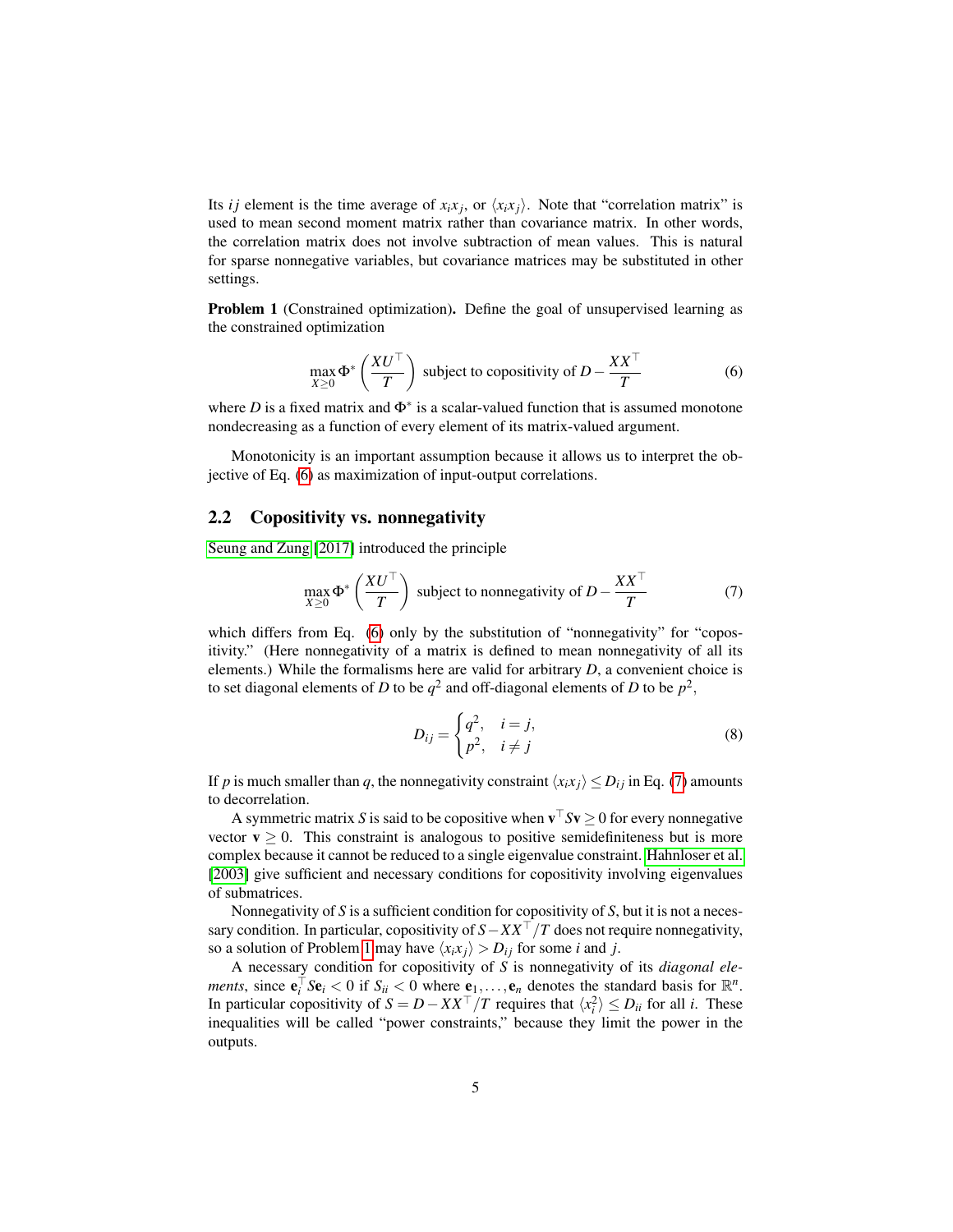If either of the diagonal elements  $S_{ii}$  and  $S_{jj}$  vanish, then a necessary condition for copositivity is nonnegativity of the off-diagonal element  $S_{ij}$ . Therefore  $\langle x_i x_j \rangle$  may exceed  $D_{ij}$  in a solution of Problem [1](#page-4-2) only if the power constraints for *i* and *j* are not saturated.

### 2.3 Correlation game from Legendre-Lagrangian duality

The copositivity constraint in Eq. [\(6\)](#page-4-0) can be enforced by introducing Lagrange multipliers *A* and Λ,

<span id="page-5-0"></span>
$$
\max_{X \ge 0} \min_{A, \Lambda \ge 0} \left\{ \Phi^* \left( \frac{X U^\top}{T} \right) + \frac{1}{2} \text{Tr} A \left( D - \frac{X X^\top}{T} \right) A^T + \frac{1}{2} \text{Tr} \Lambda \left( D - \frac{X X^\top}{T} \right) \right\} \tag{9}
$$

The Lagrange multiplier *A* is a nonnegative  $r \times n$  matrix. The outer maximum must choose *X* so that  $D - XX^{\top}/T$  is copositive because otherwise the minimum with respect to *A* is  $-\infty$ . The Lagrange multiplier  $\Lambda = \text{diag} \{\lambda_1, \ldots, \lambda_n\}$  is a nonnegative diagonal matrix. The outer maximum must choose *X* so that the diagonal elements of  $D - XX^{\top}/T$  are nonnegative because otherwise the minimum with respect to  $\Lambda$  is  $-\infty$ .

As mentioned above, copositivity of  $D - XX^{\top}/T$  by itself already implies that the diagonal elements are nonnegative. It follows that the Lagrange multiplier  $\Lambda$  is redundant for the primal problem, though it does affect the dual problem. Similarly, adding extra rows to the Lagrange multiplier *A* does not change the primal problem. For enforcing the copositivity constraint, it would be sufficient for *A* to be  $1 \times n$ . However, making  $r > 1$  does affect the dual problem.

Problem 2 (Game between cells and connections). Switching the order of min and max in Eq. [\(1\)](#page-4-2) yields the dual problem,

$$
\min_{A,\Lambda \ge 0} \max_{X \ge 0} \left\{ \Phi^* \left( \frac{X U^\top}{T} \right) + \frac{1}{2} \operatorname{Tr} \left( D - \frac{X X^\top}{T} \right) \left( A^\top A + \Lambda \right) \right\} \tag{10}
$$

This is an upper bound for Eq. [\(9\)](#page-5-0) by the minimax inequality.

At this point, it is convenient to define the objective function  $\Phi^*$  as the convex conjugate (Legendre-Fenchel transform) of a function Φ,

<span id="page-5-1"></span>
$$
\Phi^*(C) = \max_{W \ge 0} \left\{ \sum_{ia} W_{ia} C_{ia} - \Phi(W) \right\}.
$$
 (11)

The nonnegativity constraint on *W* in Eq. [\(11\)](#page-5-1) guarantees that  $\Phi^*(C)$  is monotone nondecreasing as a function of every element of  $C$ . The function  $\Phi$  can be interpreted as a regularizer or prior for the weight matrix *W*.

With Legendre duality, a maximization with respect to *W* is implicit in Eq. [\(11\)](#page-5-1). Switching the order of *W* and *X* maximizations yields the following equivalent problem.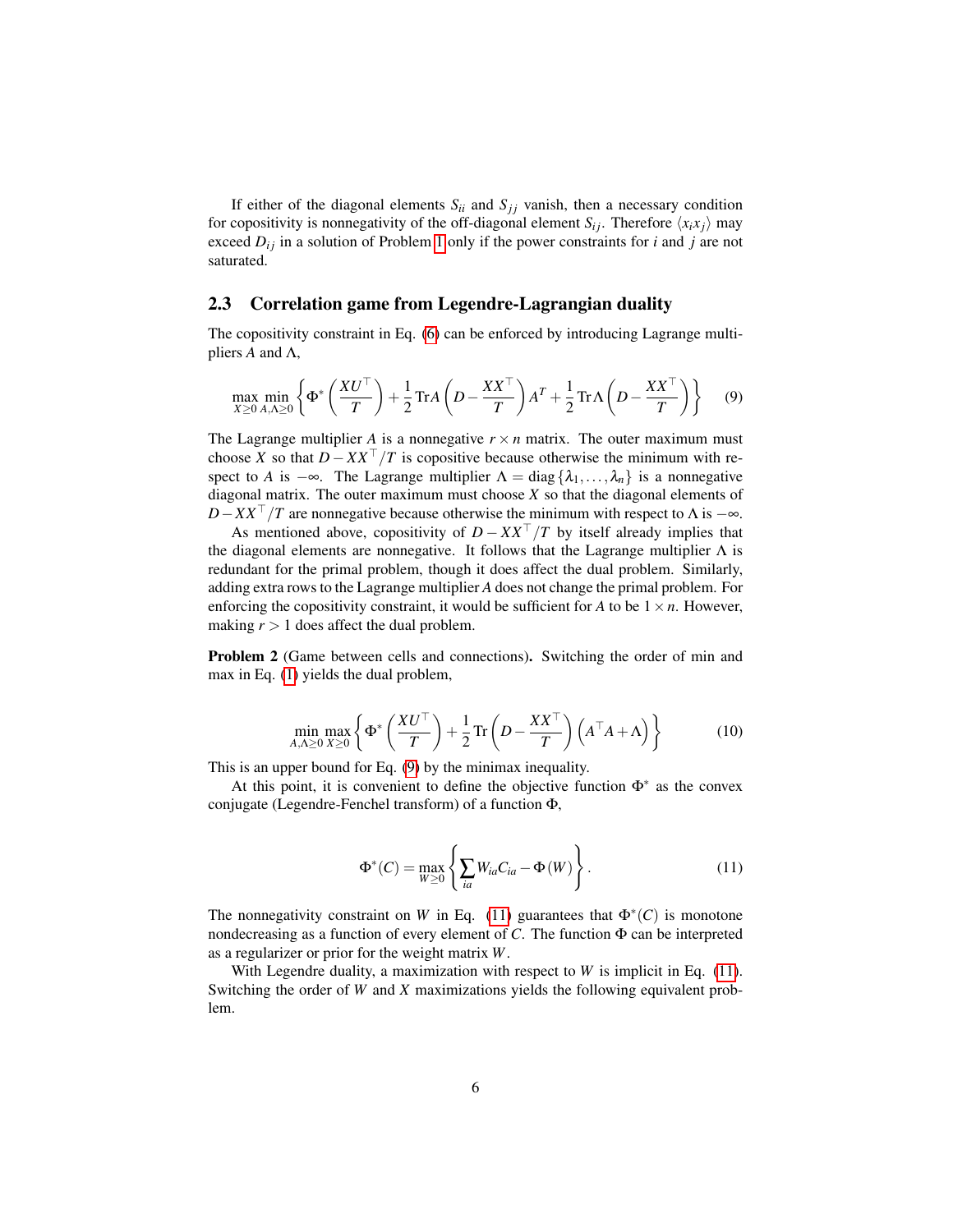<span id="page-6-0"></span>Problem 3 (Game between connections). The Lagrangian dual of the constrained optimization in Problem [1](#page-4-2) is

<span id="page-6-3"></span>
$$
\min_{A,\Lambda \ge 0} \max_{W \ge 0} R(W, A^\top A + \Lambda) \tag{12}
$$

with payoff function defined by

<span id="page-6-2"></span>
$$
R(W, L) = \max_{X \ge 0} \left\{ \frac{1}{T} \operatorname{Tr} W^\top X U^\top - \Phi(W) + \frac{1}{2} \operatorname{Tr} \left( D - \frac{XX^\top}{T} \right) L \right\}
$$
(13)

The min-max problem can be interpreted as a zero-sum game between *W* on the one hand and  $A$  and  $\Lambda$  on the other.

Problem [3](#page-6-0) is closely related to the correlation game previously introduced by [Seung](#page-8-2) [and Zung](#page-8-2) [\[2017\]](#page-8-2),

<span id="page-6-1"></span>
$$
\min_{L\geq 0} \max_{W\geq 0} R(W, L) \tag{14}
$$

Problem [3](#page-6-0) constrains  $L = A^{\top}A + \Lambda$  for some nonnegative *A* and  $\Lambda$ , so it is an upper bound for Eq. [\(14\)](#page-6-1). This is the mathematical interpretation of choosing a parametrized form  $A^{\top}A + \Lambda$  for the Lagrange multiplier *L*, as was done by [Seung](#page-8-0) [\[2018\]](#page-8-0).

The network model of Section [1](#page-3-3) follows by setting

$$
\Phi(W) = \frac{\gamma}{2} \sum_{ia} W_{ia}^2 + \frac{\kappa}{2} \sum_i \left( \sum_a W_{ia} \right)^2
$$

in Eq. [\(13\)](#page-6-2) and applying online projected gradient ascent to perform the maximizations in Eq. [\(12\)](#page-6-3) and online projected gradient descent to perform the minimizations. For a more general choice of  $\Phi(W)$ , Eq. [\(3\)](#page-3-0) should be replaced by

$$
\Delta W_{ia} \propto x_i u_a - \frac{\partial \Phi}{\partial W_{ia}}
$$

## 3 Correlation game between cells

The second normative principle concerns transformation of a sequence of nonnegative input vectors  $\mathbf{u}(1),...,\mathbf{u}(T)$  into two sequences of nonnegative output vectors  $\mathbf{x}(1),...,\mathbf{x}(T)$  and  $\mathbf{y}(1),...,\mathbf{y}(T)$ . Define the input matrix  $U = [\mathbf{u}(1),...,\mathbf{u}(T)]$  and the two output matrices  $X = [\mathbf{x}(1),...,\mathbf{x}(T)]$  and  $Y = [\mathbf{y}(1),...,\mathbf{y}(T)]$ .

<span id="page-6-4"></span>Problem 4 (Game between cells). Define the goal of unsupervised learning as the zero-sum game between *X* and *Y*

<span id="page-6-5"></span>
$$
\max_{X \ge 0} \min_{Y \ge 0} \left\{ \Phi^* \left( \frac{XU^\top}{T} \right) - \Psi^* \left( \frac{YX^\top}{T} \right) + \frac{1}{2} \operatorname{Tr} \frac{YY^\top}{T} \right\} \tag{15}
$$

where  $\Phi^*$  and  $\Psi^*$  are scalar-valued functions assumed monotone nondecreasing as a function of every element of their matrix-valued arguments.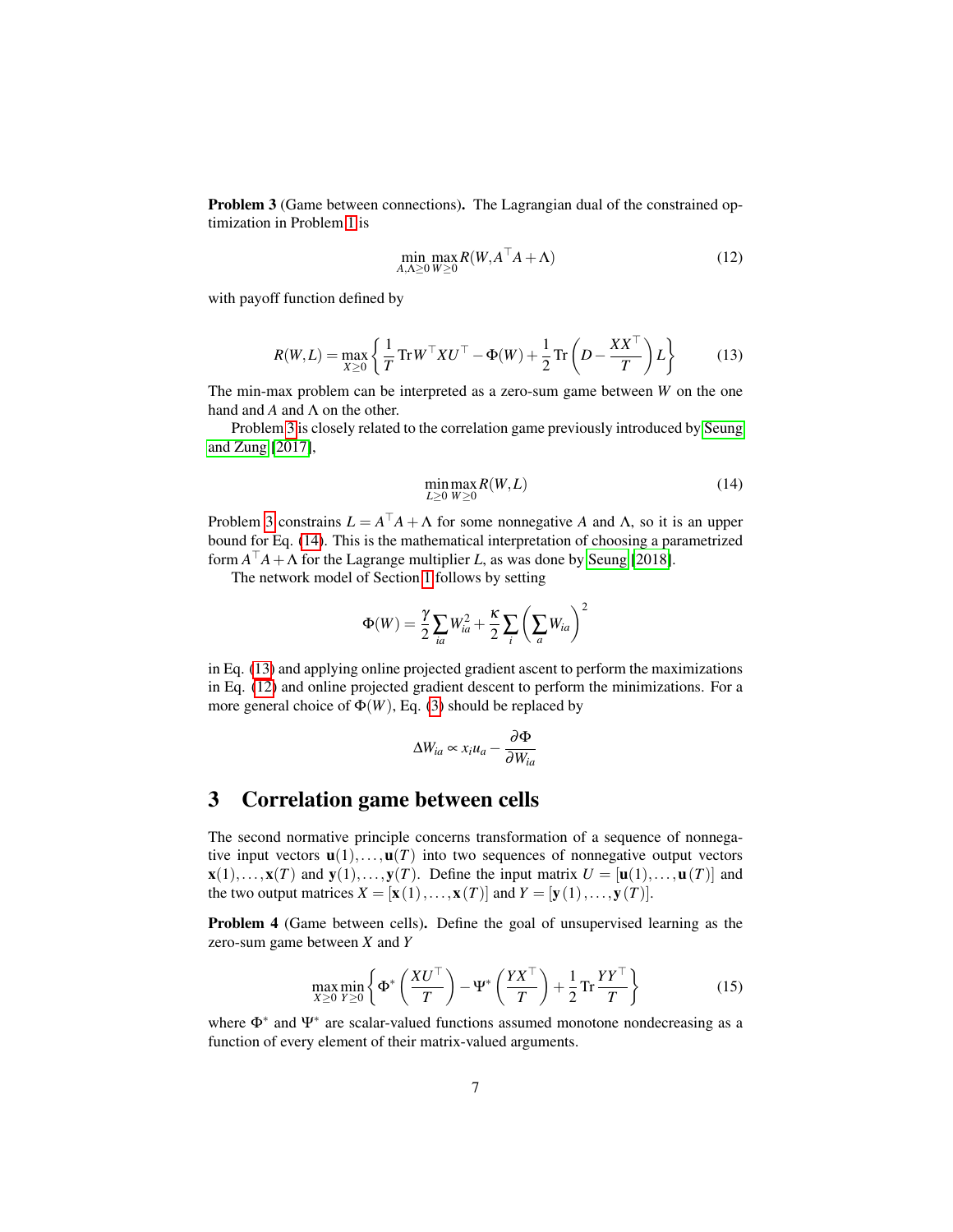Note that only nonnegativity constraints remain in Problem [4;](#page-6-4) the copositivity constraint of Problem [1](#page-4-2) is completely hidden. This correlation game can be interpreted as follows. The *E* cells would like to maximize  $S - E$  correlations (make  $\Phi^*$  large) and minimize *E* −*I* correlations (make Ψ<sup>∗</sup> small). The *I* cells would like to maximize *I* −*E* correlations (make Ψ<sup>∗</sup> large) and minimize power (make Tr*YY*<sup>™</sup> /*T* small). There is conflict between the *E* and *I* cells because *E* cells would like to minimize  $E - I$  correlations while *I* cells would like to maximize them. The compromise is that *E* cells incompletely decorrelate from each other.

Problem [4](#page-6-4) is equivalent to Problem [1](#page-4-2) given the definition of

<span id="page-7-0"></span>
$$
\Psi^*(C) = \max_{A \ge 0} \left\{ \sum_{i\alpha} A_{\alpha i} C_{\alpha i} - \Psi(A) \right\}
$$
 (16)

as the Legendre transform of

<span id="page-7-1"></span>
$$
\Psi(A) = \frac{1}{2} \text{Tr} A D A^{\top}
$$
 (17)

*Proof.* Substituting the definitions of Eqs. [\(16\)](#page-7-0) and [\(17\)](#page-7-1) into Eq. [\(15\)](#page-6-5) yields

$$
\max_{X \ge 0} \min_{A,Y \ge 0} \left\{ \Phi^* \left( \frac{XU^\top}{T} \right) - \frac{1}{T} \text{Tr} A^\top Y X^\top + \frac{1}{2} \text{Tr} A D A^\top + \frac{1}{2} \text{Tr} \frac{Y Y^\top}{T} \right\}
$$

This is minimized when  $Y = AX$ , attaining the value

$$
\max_{X \ge 0} \min_{A \ge 0} \left\{ \Phi^* \left( \frac{XU^\top}{T} \right) - \frac{1}{2T} \text{Tr} A^\top A X X^\top + \frac{1}{2} \text{Tr} A D A^\top \right\}
$$

This is identical to Eq. [\(9\)](#page-5-0), except for the omission of the Lagrange multiplier  $\Lambda$  which, as mentioned previously, is redundant in the primal problem.  $\Box$ 

## 4 Discussion

The second normative principle is also interesting because it can be generalized to include *E* −*E* and *I* −*I* connections. This will be the subject of future work.

## Acknowledgments

The author is grateful for helpful discussions with J. Zung, C. Pehlevan and D. Chklovskii. The research was supported in part by the Intelligence Advanced Research Projects Activity (IARPA) via DoI/IBC contract number D16PC0005, and by the National Institutes of Health via U19 NS104648 and U01 NS090562.